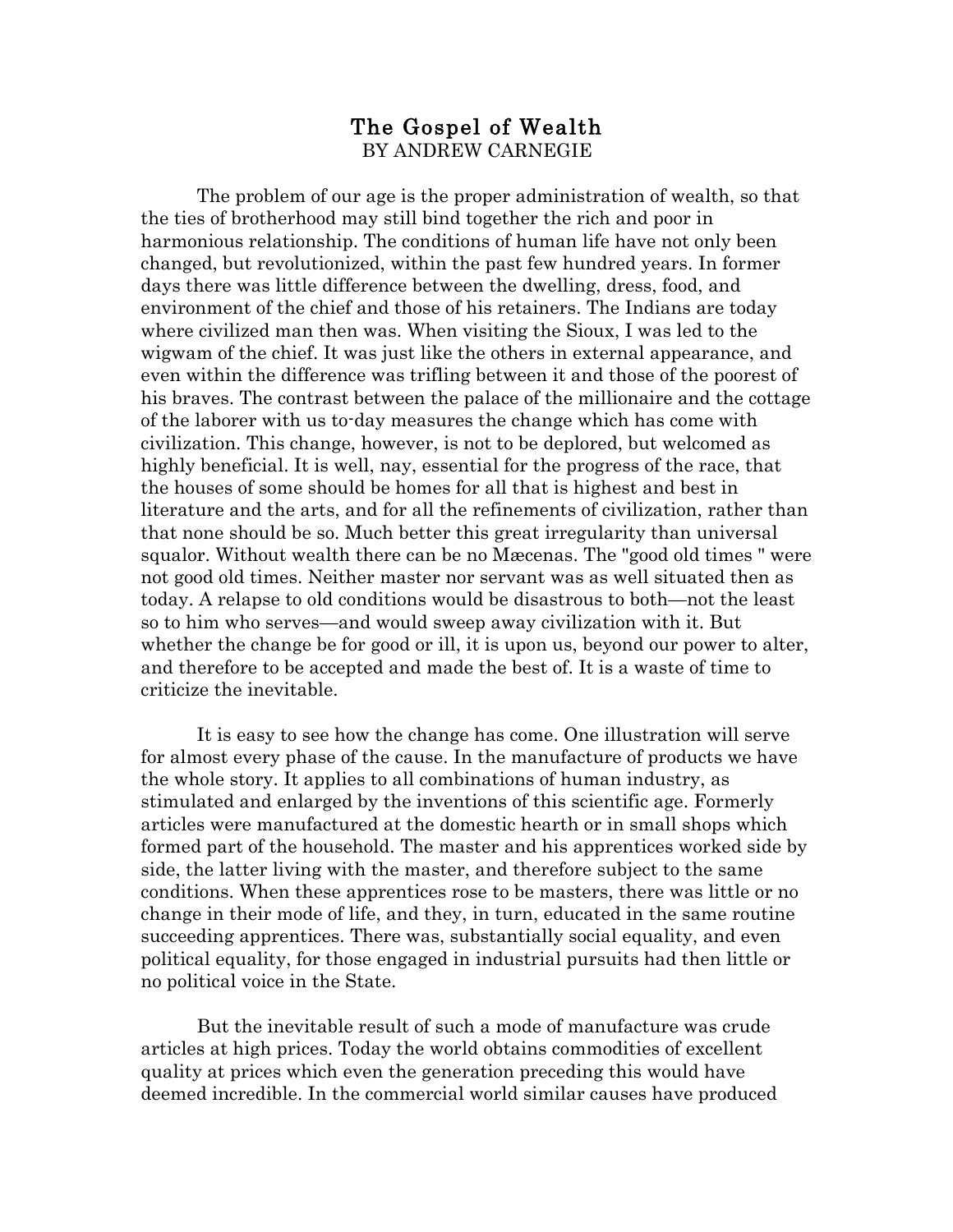similar results, and the race is benefited thereby. The poor enjoy what the rich could not before afford. What were the luxuries have become the necessaries of life. The laborer has now more comforts than the landlord had a few generations ago. The farmer has more luxuries than the landlord had, and is more richly clad and better housed. The landlord has books and pictures rarer, and appointments more artistic, than the King could then obtain.

The price we pay for this salutary change is, no doubt, great. We assemble thousands of operatives in the factory, in the mine, and in the counting-house, of whom the employer can know little or nothing, and to whom the employer is little better than a myth. All intercourse between them is at an end. Rigid castes are formed, and, as usual, mutual ignorance breeds mutual distrust. Each caste is without sympathy for the other, and ready to credit anything disparaging in regard to it. Under the law of competition, the employer of thousands is forced into the strictest economies, among which the rates paid to labor figure prominently, and often there is friction between the employer and the employed, between capital and labor, between rich and poor. Human society loses homogeneity.

The price which society pays for the law of competition, like the price it pays for cheap comforts and luxuries, is also great; but the advantage of this law are also greater still, for it is to this law that we owe our wonderful material development, which brings improved conditions in its train. But, whether the law be benign or not, we must say of it, as we say of the change in the conditions of men to which we have referred: It is here; we cannot evade it; no substitutes for it have been found; and while the law may be sometimes hard for the individual, it is best for the race, because it insures the survival of the fittest in every department. We accept and welcome therefore, as conditions to which we must accommodate ourselves, great inequality of environment, the concentration of business, industrial and commercial, in the hands of a few, and the law of competition between these, as being not only beneficial, but essential for the future progress of the race. Having accepted these, it follows that there must be great scope for the exercise of special ability in the merchant and in the manufacturer who has to conduct affairs upon a great scale. That this talent for organization and management is rare among men is proved by the fact that it invariably secures for its possessor enormous rewards, no matter where or under what laws or conditions. The experienced in affairs always rate the MAN whose services can be obtained as a partner as not only the first consideration, but such as to render the question of his capital scarcely worth considering, for such men soon create capital; while, without the special talent required, capital soon takes wings. Such men become interested in firms or corporations using millions; and estimating only simple interest to be made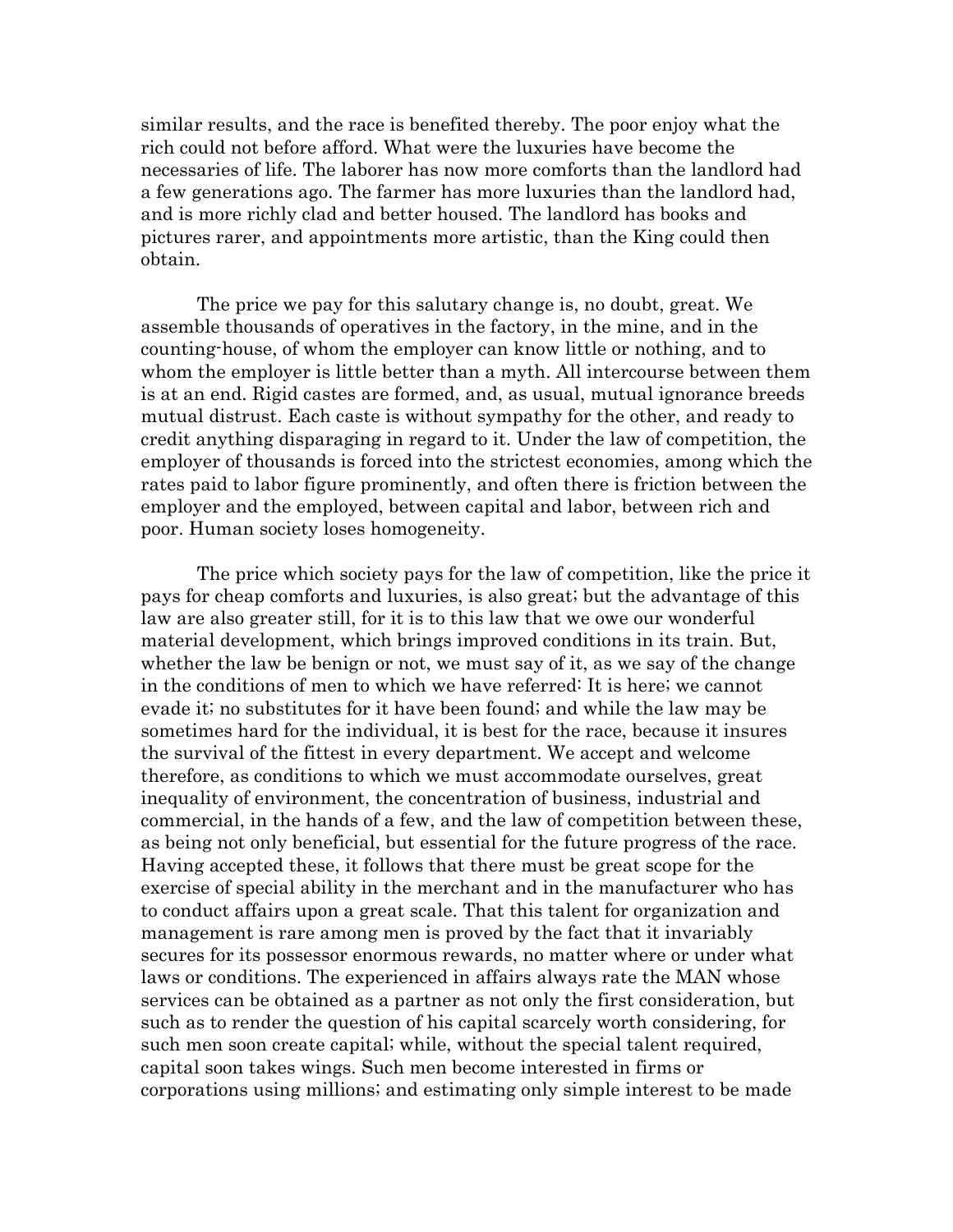upon the capital invested, it is inevitable that their income must exceed their expenditures, and that they must accumulate wealth. Nor is there any middle ground which such men can occupy, because the great manufacturing or commercial concern which does not earn at least interest upon its capital soon becomes bankrupt. It must either go forward or fall behind: to stand still is impossible. It is a condition essential for its successful operation that it should be thus far profitable, and even that, in addition to interest on capital, it should make profit. It is a law, as certain as any of the others named, that men possessed of this peculiar talent for affair, under the free play of economic forces, must, of necessity, soon be in receipt of more revenue than can be judiciously expended upon themselves; and this law is as beneficial for the race as the others.

Objections to the foundations upon which society is based are not in order, because the condition of the race is better with these than it has been with any others which have been tried. Of the effect of any new substitutes proposed we cannot be sure. The Socialist or Anarchist who seeks to overturn present conditions is to be regarded as attacking the foundation upon which civilization itself rests, for civilization took its start from the day that the capable, industrious workman said to his incompetent and lazy fellow, "If thou dost not sow, thou shalt not reap," and thus ended primitive Communism by separating the drones from the bees. One who studies this subject will soon be brought face to face with the conclusion that upon the sacredness of property civilization itself depends--the right of the laborer to his hundred dollars in the savings bank, and equally the legal right of the millionaire to his millions. To these who propose to substitute Communism for this intense Individualism the answer, therefore, is: The race has tried that. All progress from that barbarous day to the present time has resulted from its displacement. Not evil, but good, has come to the race from the accumulation of wealth by those who have the ability and energy that produce it. But even if we admit for a moment that it might be better for the race to discard its present foundation, Individualism,—that it is a nobler ideal that man should labor, not for himself alone, but in and for a brotherhood of his fellows, and share with them all in common, realizing Swedenborg's idea of Heaven, where, as he says, the angels derive their happiness, not from laboring for self, but for each other,—even admit all this, and a sufficient answer is, This is not evolution, but revolution. It necessitates the changing of human nature itself a work of eons, even if it were good to change it, which we cannot know.

It is not practicable in our day or in our age. Even if desirable theoretically, it belongs to another and long-succeeding sociological stratum. Our duty is with what is practicable now; with the next step possible in our day and generation. It is criminal to waste our energies in endeavoring to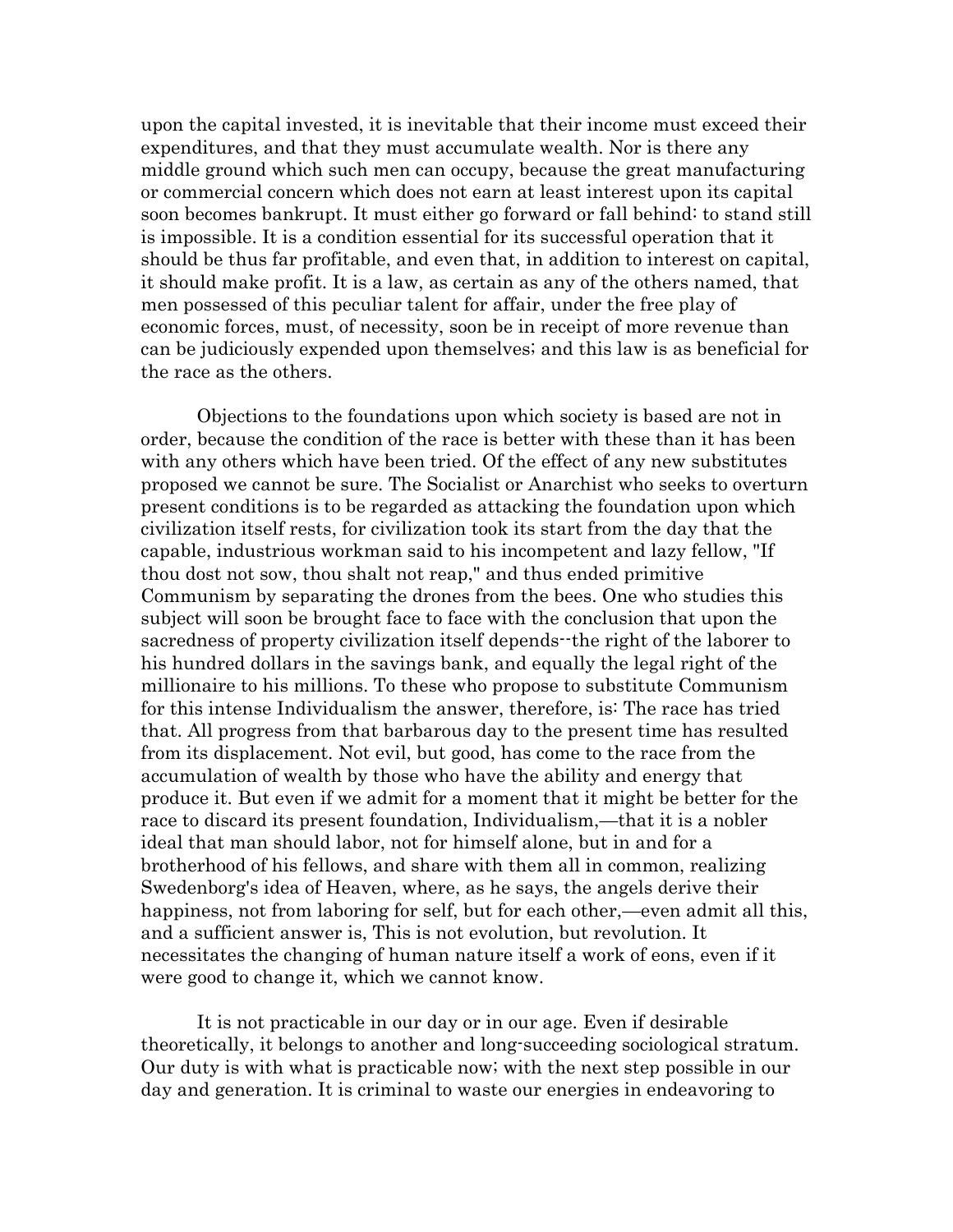uproot, when all we can profitably or possibly accomplish is to bend the universal tree of humanity a little in the direction most favorable to the production of good fruit under existing circumstances. We might as well urge the destruction of the highest existing type of man because he failed to reach our ideal as favor the destruction of Individualism, Private Property, the Law of Accumulation of Wealth, and the Law of Competition; for these are the highest results of human experience, the soil in which society so far has produced the best fruit. Unequally or unjustly, perhaps, as these laws sometimes operate, and imperfect as they appear to the Idealist, they are, nevertheless, like the highest type of man, the best and most valuable of all that humanity has yet accomplished.

We start, then, with a condition of affairs under which the best interests of the race are promoted, but which inevitably gives wealth to the few. Thus far, accepting conditions as they exist, the situation can be surveyed and pronounced good. The question then arises,—and, if the foregoing be correct, it is the only question with which we have to deal,— What is the proper mode of administering wealth after the laws upon which civilization is founded have thrown it into the hands of the few ? And it is of this great question that I believe I offer the true solution. It will be understood that fortunes are here spoken of, not moderate sums saved by many years of effort, the returns on which are required for the comfortable maintenance and education of families. This is not wealth, but only competence which it should be the aim of all to acquire.

There are but three modes in which surplus wealth can be disposed of. It can be left to the families of the decedents; or it can be bequeathed for public purposes; or, finally, it can be administered during their lives by its possessors. Under the first and second modes most of the wealth of the world that has reached the few has hitherto been applied. Let us in turn consider each of these modes. The first is the most injudicious. In monarchical countries, the estates and the greatest portion of the wealth are left to the first son, that the vanity of the parent may be gratified by the thought that his name and title are to descend to succeeding generations unimpaired. The condition of this class in Europe to-day teaches the futility of such hopes or ambitions. The successors have become impoverished through their follies or from the fall in the value of land. Even in Great Britain the strict law of entail has been found inadequate to maintain the status of an hereditary class. Its soil is rapidly passing into the hands of the stranger. Under republican institutions the division of property among the children is much fairer, but the question which forces itself upon thoughtful men in all lands is: Why should men leave great fortunes to their children? If this is done from affection, is it not misguided affection? Observation teaches that, generally speaking, it is not well for the children that they should be so burdened.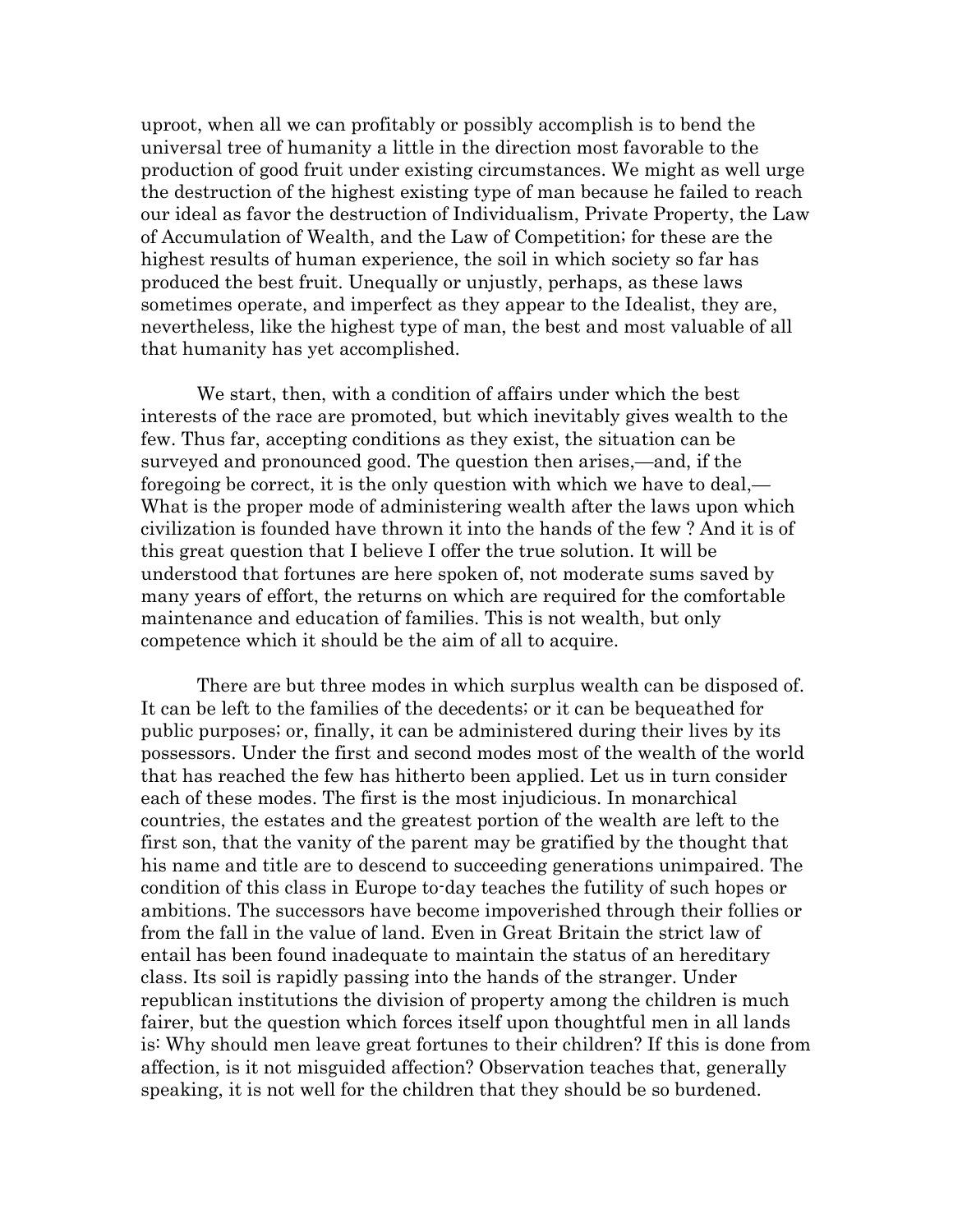Neither is it well for the state. Beyond providing for the wife and daughters moderate sources of income, and very moderate allowances indeed, if any, for the sons, men may well hesitate, for it is no longer questionable that great sums bequeathed oftener work more for the injury than for the good of the recipients. Wise men will soon conclude that, for the best interests of the members of their families and of the state, such bequests are an improper use of their means.

It is not suggested that men who have failed to educate their sons to earn a livelihood shall cast them adrift in poverty. If any man has seen fit to rear his sons with a view to their living idle lives, or, what is highly commendable, has instilled in them the sentiment that they are in a position to labor for public ends without reference to pecuniary considerations, then, of course, the duty of the parent is to see that such are provided for in moderation. There are instances of millionaires' sons unspoiled by wealth, who, being rich, still perform great services in the community. Such are the very salt of the earth, as valuable as, unfortunately, they are rare; still it is not the exception, but the rule, that men must regard, and, looking at the usual result of enormous sums conferred upon legatees, the thoughtful man must shortly say, "I would as soon leave to my son a curse as the almighty dollar," and admit to himself that it is not the welfare of the children, but family pride, which inspires these enormous legacies.

As to the second mode, that of leaving wealth at death for public uses, it may be said that this is only a means for the disposal of wealth, provided a man is content to wait until he is dead before it becomes of much good in the world. Knowledge of the results of legacies bequeathed is not calculated to inspire the brightest hopes of much posthumous good being accomplished. The cases are not few in which the real object sought by the testator is not attained, nor are they few in which his real wishes are thwarted. In many cases the bequests are so used as to become only monuments of his folly. It is well to remember that it requires the exercise of not less ability than that which acquired the wealth to use it so as to be really beneficial to the community. Besides this, it may fairly be said that no man is to be extolled for doing what he cannot help doing, nor is he to be thanked by the community to which he only leaves wealth at death. Men who leave vast sums in this way may fairly be thought men who would not have left it at all, had they been able to take it with them. The memories of such cannot be held in grateful remembrance, for there is no grace in their gifts. It is not to be wondered at that such bequests seem so generally to lack the blessing.

The growing disposition to tax more and more heavily large estates left at death is a cheering indication of the growth of a salutary change in public opinion. The State of Pennsylvania now takes—subject to some exceptions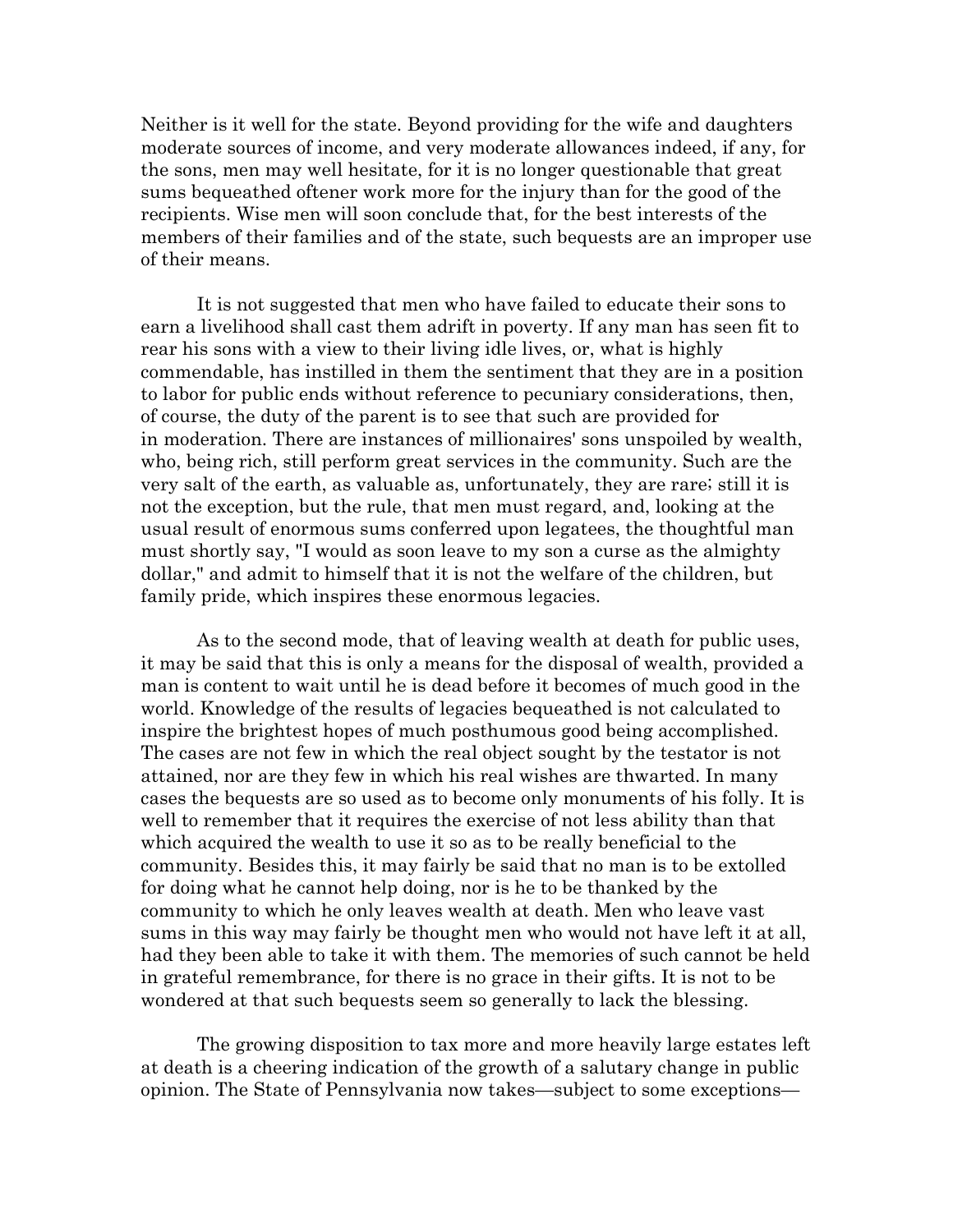one-tenth of the property left by its citizens. The budget presented in the British Parliament the other day proposes to increase the death-duties; and, most significant of all, the new tax is to be a graduated one. Of all forms of taxation, this seems the wisest. Men who continue hoarding great sums all their lives, the proper use of which for - public ends would work good to the community, should be made to feel that the community, in the form of the state, cannot thus be deprived of its proper share. By taxing estates heavily at death the state marks its condemnation of the selfish millionaire's unworthy life.

It is desirable that nations should go much further in this direction. Indeed, it is difficult to set bounds to the share of a rich man's estate which should go at his death to the public through the agency of the state, and by all means such taxes should be graduated, beginning at nothing upon moderate sums to dependents, and increasing rapidly as the amounts swell, until of the millionaire's hoard, as of Shylock's, at least

> The other half Comes to the privy coffer of the state.

This policy would work powerfully to induce the rich man to attend to the administration of wealth during his life, which is the end that society should always have in view, as being that by far most fruitful for the people. Nor need it be feared that this policy would sap the root of enterprise and render men less anxious to accumulate, for to the class whose ambition it is to leave great fortunes and be talked about after their death, it will attract even more attention, and, indeed, be a somewhat nobler ambition to have enormous sums paid over to the state from their fortunes.

There remains, then, only one mode of using great fortunes; but in this we have the true antidote for the temporary unequal distribution of wealth, the reconciliation of the rich and the poor—a reign of harmony—another ideal, differing, indeed, from that of the Communist in requiring only the further evolution of existing conditions, not the total overthrow of our civilization. It is founded upon the present most intense individualism, and the race is projected to put it in practice by degree whenever it pleases. Under its sway we shall have an ideal state, in which the surplus wealth of the few will become, in the best sense the property of the many, because administered for the common good, and this wealth, passing through the hands of the few, can be made a much more potent force for the elevation of our race than if it had been distributed in small sums to the people themselves. Even the poorest can be made to see this, and to agree that great sums gathered by some of their fellow-citizens and spent for public purposes, from which the masses reap the principal benefit, are more valuable to them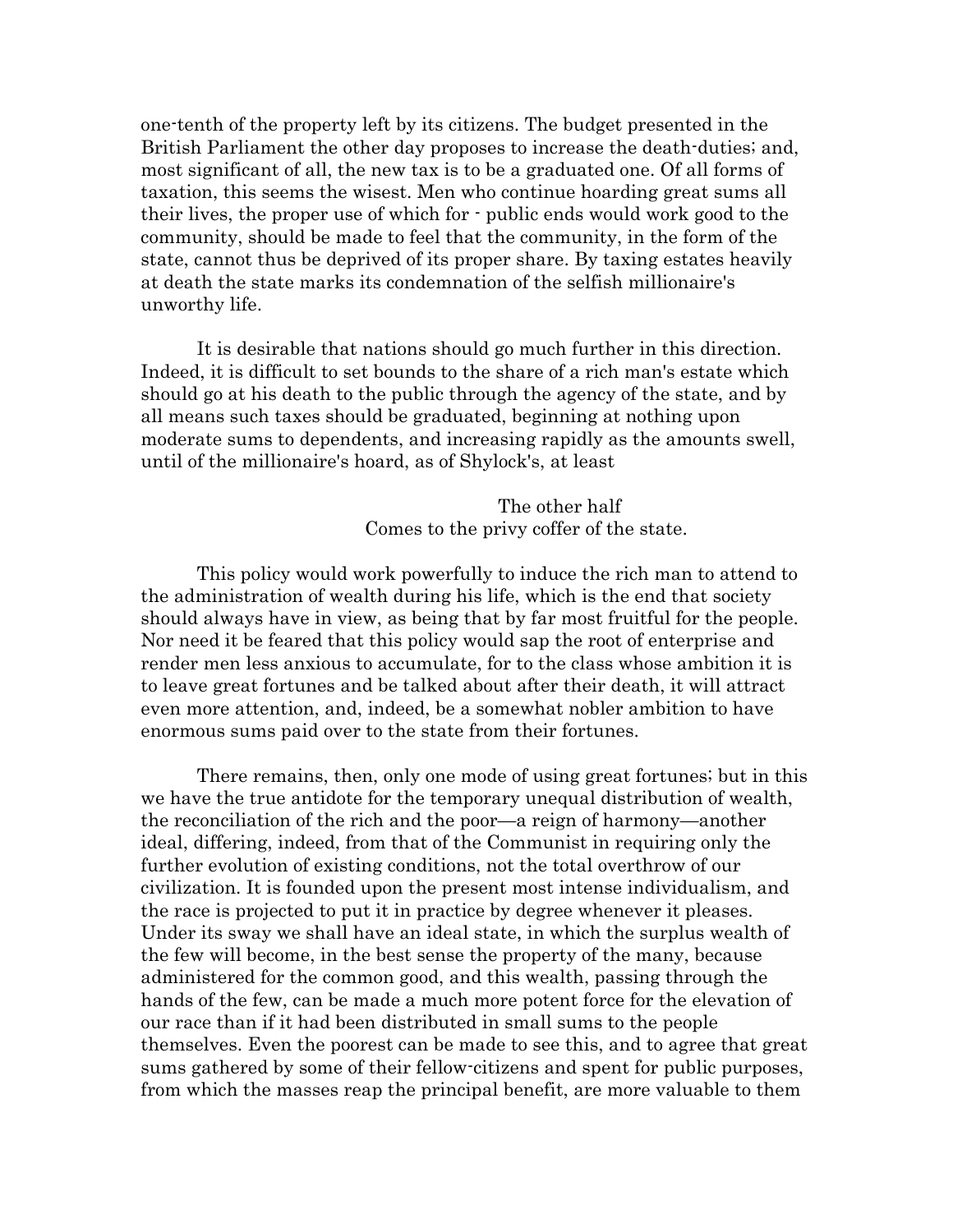than if scattered among them through the course of many years in trifling amounts through the course of many years.

If we consider what results flow from the Cooper Institute, for instance, to the best portion of the race in New York not possessed of means, and compare these with those which would have arisen for the good of the masses from an equal sum distributed by Mr. Cooper in his lifetime in the form of wages, which is the highest form of distribution, being for work done and not for charity, we can form some estimate of the possibilities for the improvement of the race which lie embedded in the present law of the accumulation of wealth. Much of this sum if distributed in small quantities among the people, would have been wasted in the indulgence of appetite, some of it in excess, and it may be doubted whether even the part put to the best use, that of adding to the comforts of the home, would have yielded results for the race, as a race, at all comparable to those which are flowing and are to flow from the Cooper Institute from generation to generation. Let the advocate of violent or radical change ponder well this thought.

We might even go so far as to take another instance, that of Mr. Tilden's bequest of five millions of dollars for a free library in the city of New York, but in referring to this one cannot help saying involuntarily, how much better if Mr. Tilden had devoted the last years of his own life to the proper administration of this immense sum; in which case neither legal contest nor any other cause of delay could have interfered with his aims. But let us assume that Mr. Tilden's millions finally become the means of giving to this city a noble public library, where the treasures of the world contained in books will be open to all forever, without money and without price. Considering the good of that part of the race which congregates in and around Manhattan Island, would its permanent benefit have been better promoted had these millions been allowed to circulate in small sums through the hands of the masses? Even the most strenuous advocate of Communism must entertain a doubt upon this subject. Most of those who think will probably entertain no doubt whatever.

Poor and restricted are our opportunities in this life; narrow our horizon; our best work most imperfect; but rich men should be thankful for one inestimable boon. They have it in their power during their lives to busy themselves in organizing benefactions from which the masses of their fellows will derive lasting advantage, and thus dignify their own lives. The highest life is probably to be reached, not by such imitation of the life of Christ as Count Tolstoi gives us, but, while animated by Christ's spirit, by recognizing the changed conditions of this age, and adopting modes of expressing this spirit suitable to the changed conditions under which we live; still laboring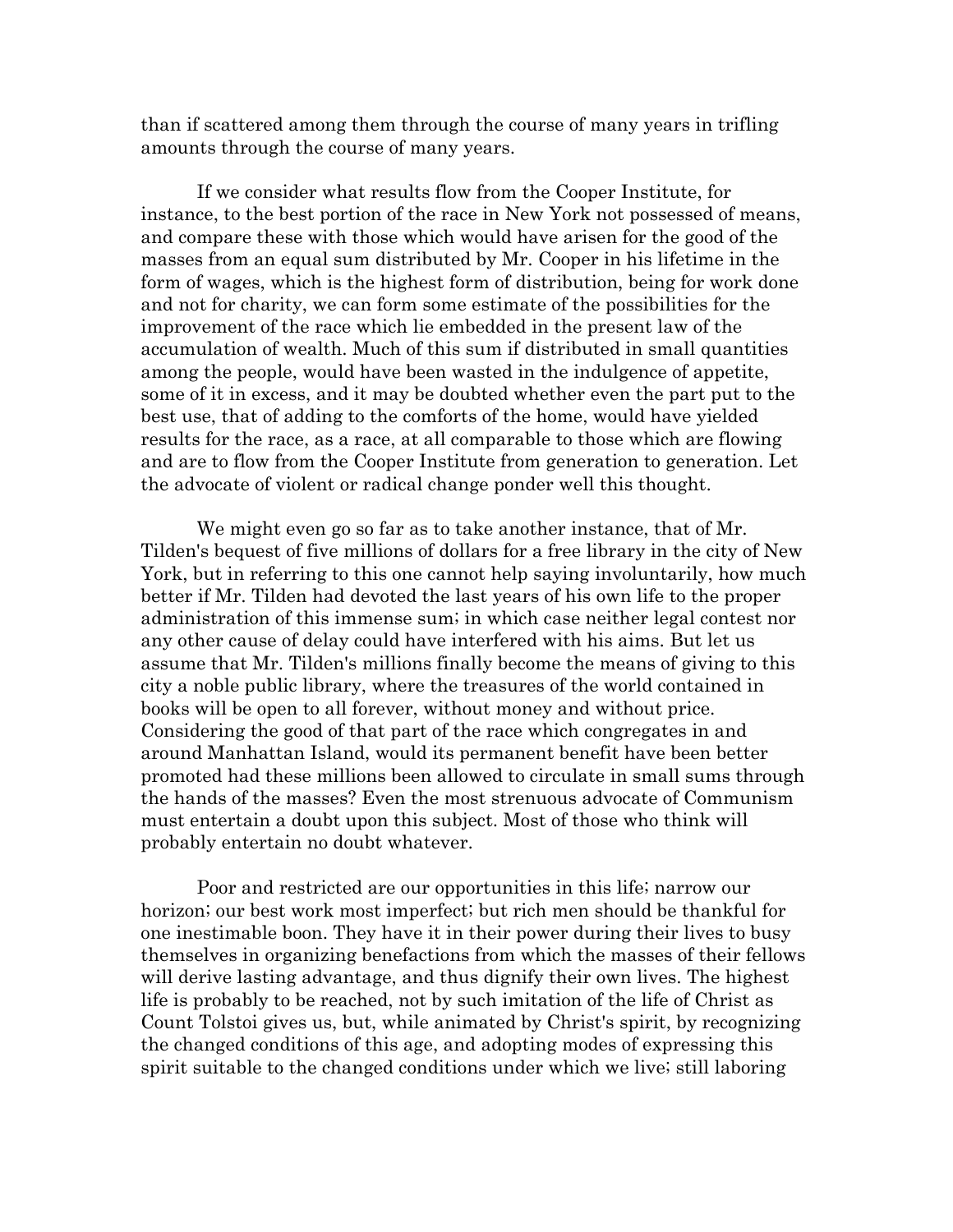for the good of our fellows, which was the essence of his life and teaching, but laboring in a different manner.

This, then, is held to be the duty of the man of Wealth: First, to set an example of modest, unostentatious living, shunning display or extravagance; to provide moderately for the legitimate wants of those dependent upon him; and after doing so to consider all surplus revenues which come to him simply as trust funds, which he is called upon to administer, and strictly bound as a matter of duty to administer in the manner which, in his judgment, is best calculated to produce the most beneficial results for the community—the man of wealth thus becoming the mere agent and trustee for his poorer brethren, bringing to their service his superior wisdom, experience and ability to administer, doing for them better than they would or could do for themselves.

We are met here with the difficulty of determining what are moderate sums to leave to members of the family; what is modest, unostentatious living; what is the test of extravagance. There must be different standards for different conditions. The answer is that it is as impossible to name exact amounts or actions as it is to define good manners, good taste, or the rules of propriety; but, nevertheless, these are verities, well known although indefinable. Public sentiment is quick to know and to feel what offends these. So in the case of wealth. The rule in regard to good taste in the dress of men or women applies here. Whatever makes one conspicuous offends the canon. If any family be chiefly known for display, for extravagance in home, table, equipage, for enormous sums ostentatiously spent in any form upon itself, if these be its chief distinctions, we have no difficulty in estimating its nature or culture. So likewise in regard to the use or abuse of its surplus wealth, or to generous, freehanded cooperation in good public uses, or to unabated efforts to accumulate and hoard to the last, whether they administer or bequeath.

The verdict rests with the best and most enlightened public sentiment. The community will surely judge and its judgments will not often be wrong.

The best uses to which surplus wealth can be put have already been indicated. These who, would administer wisely must, indeed, be wise, for one of the serious obstacles to the improvement of our race is indiscriminate charity. It were better for mankind that the millions of the rich were thrown in to the sea than so spent as to encourage the slothful, the drunken, the unworthy. Of every thousand dollars spent in so called charity to-day, it is probable that \$950 is unwisely spent; so spent, indeed as to produce the very evils which it proposes to mitigate or cure. A well-known writer of philosophic books admitted the other day that he had given a quarter of a dollar to a man who approached him as he was coming to visit the house of his friend. He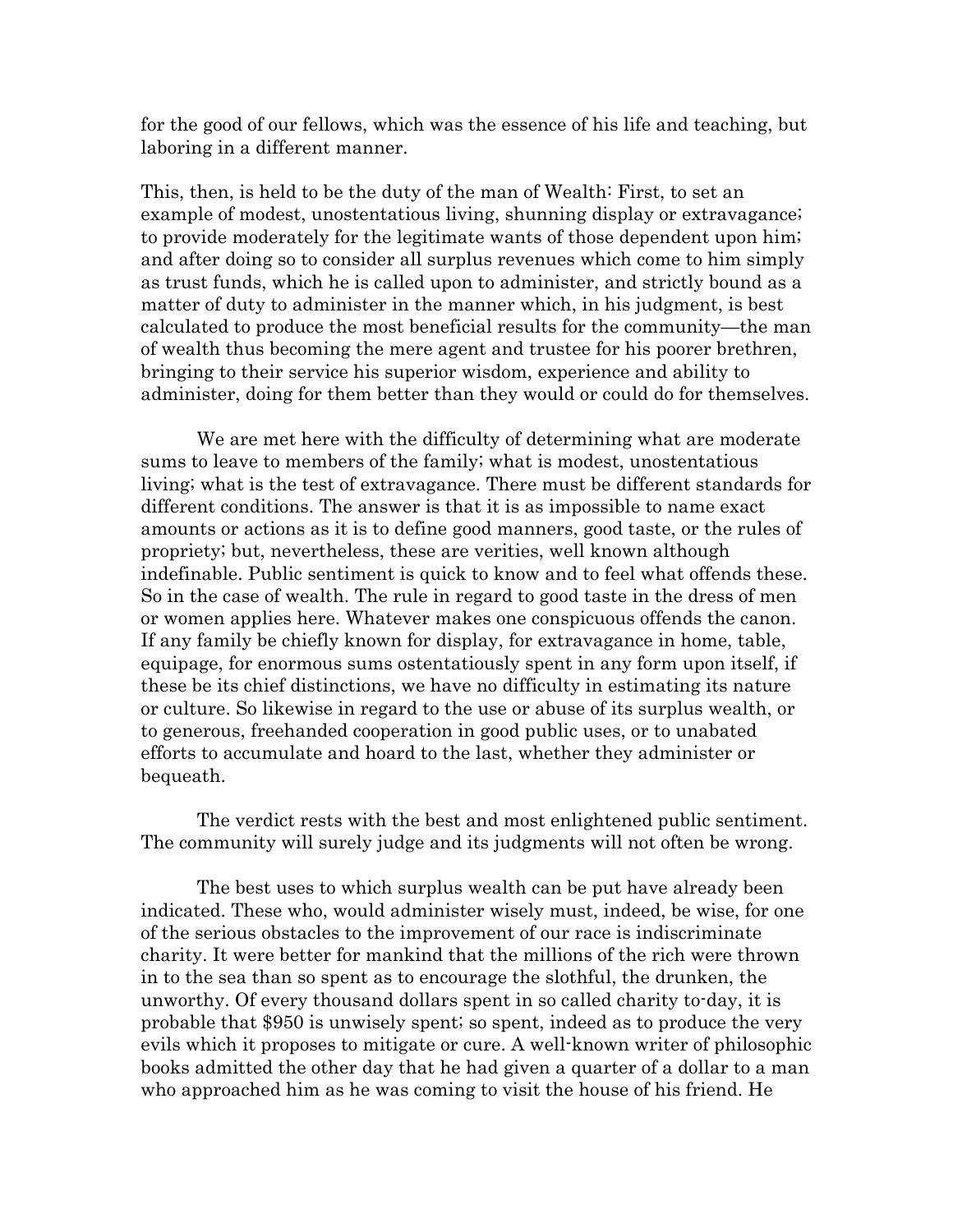knew nothing of the habits of this beggar; knew not the use that would be made of this money, although he had every reason to suspect that it would be spent improperly. This man professed to be a disciple of Herbert Spencer; yet the quarter-dollar given that night will probably work more injury than all the money which its thoughtless donor will ever be able to give in true charity will do good. He only gratified his own feelings, saved himself from annoyance,—and this was probably one of the most selfish and very worst actions of his life, for in all respects he is most worthy.

In bestowing charity, the main consideration should be to help those who will help themselves; to provide part of the means by which those who desire to improve may do so; to give those who desire to use the aids by which they may rise; to assist, but rarely or never to do all. Neither the individual nor the race is improved by almsgiving. Those worthy of assistance, except in rare cases, seldom require assistance. The really valuable men of the race never do, except in cases of accident or sudden change. Every one has, of course, cases of individuals brought to his own knowledge where temporary assistance can do genuine good, and these he will not overlook. But the amount which can be wisely given by the individual for individuals is necessarily limited by his lack of knowledge of the circumstances connected with each. He is the only true reformer who is as careful and as anxious not to aid the unworthy as he is to aid the worthy, and, perhaps, even more so, for in alms-giving more injury is probably done by rewarding vice than by relieving virtue.

The rich man is thus almost restricted to following the examples of Peter Cooper, Enoch Pratt of Baltimore, Mr. Pratt of Brooklyn, Senator Stanford, and others, who know that the best means of benefiting the community is to place within its reach the ladders upon which the aspiring can rise—parks, and means of recreation, by which men are helped in body and mind; works of art, certain to give pleasure and improve the public taste, and public institutions of various kinds, which will improve the general condition of the people; in this manner returning their surplus wealth to the mass of their fellows in the forms best calculated to do them lasting good.

Thus is the problem of Rich and Poor to be solved. The laws of accumulation will be left free; the laws of distribution free. Individualism will continue, but the millionaire will be but a trustee for the poor; intrusted for a season with a great part of the increased wealth of the community, but administering it for the community far better than it could or would have done for itself. The best minds will thus have reached a stage in the development of the race which it is clearly seen that there is no mode of disposing of surplus wealth creditable to thoughtful and earnest men into whose hands it flows save by using it year by year for the general good. This